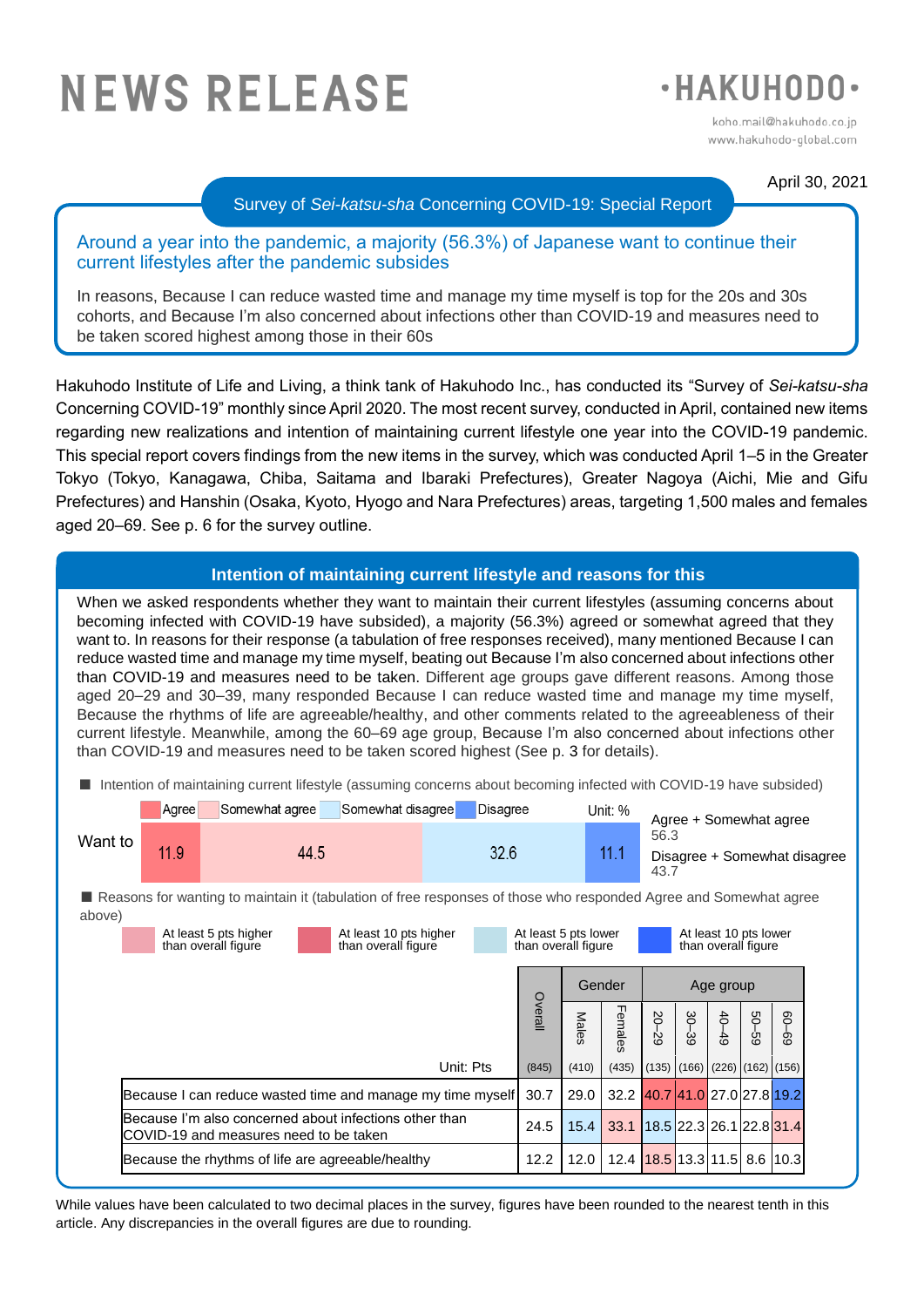#### New realizations a year into the COVID-19 pandemic

When we presented respondents with a 17-item list of new realizations people have made since living a year through the pandemic, they ranked Society's and my awareness of hygiene has increased and I don't catch colds, etc. as easily (66.1%) at No. 1, followed by I now enjoy spending time with my family more (57.9%) at No. 2, I now value time spent face-to-face with others and It's been an opportunity to examine what truly matters to me (both 57.1%) at No. 3, and I now want to spend my spare time on self-development (56.6%) at No. 5. The pandemic seems to have given people an opportunity to "reset" themselves by reviewing the value and personal importance of things that were considered "normal" before.

Of the 17 items we presented, 10 received scores of at least 50%, including a wide array of realizations about the way respondents live their lives, such as I feel less stress from my relationships with others, I now enjoy spending time at home more, and I'm now aware that I can be more economical with my everyday expenses. (See p. 5 for details, including by gender, age group and area)

|                  | (Agree +Somewhat agree)                                                                                                | Unit: % |
|------------------|------------------------------------------------------------------------------------------------------------------------|---------|
| 1                | Society's and my awareness of hygiene has increased and I don't<br>catch colds, etc. as easily                         | 66.1    |
| $\overline{2}$   | I now enjoy spending time with my family more                                                                          | 57.9    |
| 3                | I now value time spent face-to-face with others                                                                        | 57.1    |
| $\mathfrak{S}$   | It's been an opportunity to examine what truly matters to me                                                           | 57.1    |
| 5                | I now want to spend my spare time on self-development                                                                  | 56.6    |
| 6                | I'm now careful about my family's feelings                                                                             | 54.5    |
| $\overline{7}$   | I feel less stress from my relationships with others                                                                   | 54.2    |
| 8                | I now enjoy spending time at home more                                                                                 | 52.6    |
| $\boldsymbol{9}$ | I'm used to taking anti-infection precautions every day, and no longer feel<br>inconvenienced                          | 50.9    |
| 10               | I'm now aware that I can be more economical with my everyday expenses                                                  | 50.7    |
| 11               | I can do more things online, like shopping and seeing a doctor, so it's more<br>convenient now                         | 48.1    |
| 12               | I can live a healthier life now than before                                                                            | 47.5    |
| 13               | Towns, trains, etc., are less crowded and more comfortable now                                                         | 45.3    |
| 14               | Having worked from home/experienced online learning, I feel that you don't<br>necessarily have to go in to work/school | 38.7    |
| 15               | I can now participate in lectures, classes, events, etc. online, unrestricted by<br>time or place                      | 36.1    |
| 16               | Having worked from home, I feel you don't necessarily have to live in the city                                         | 33.0    |
| 17               | I spend less time getting to work/school, etc. and have more free time                                                 | 32.1    |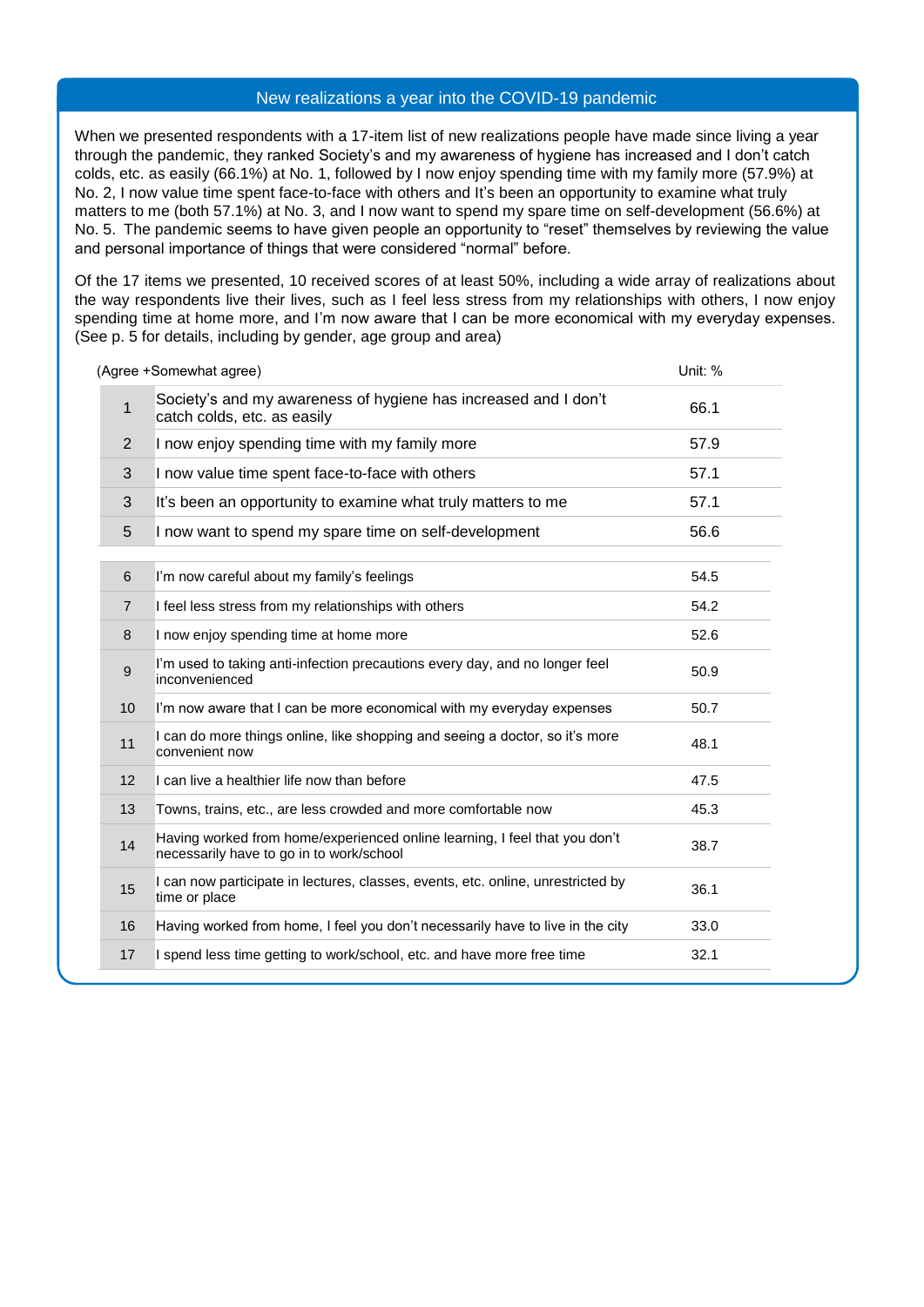#### **Desirability of current lifestyle (compared to before the pandemic): Nearly half (46.7%) respond It's better for me. This trend was higher the younger the respondent**

When we asked respondents about the desirability of their current lifestyle from three perspectives (themselves, their families and society) Agree + Somewhat agree scores were below 50% for all three, but It's better for me (46.7%) scored significantly higher than It's better for my family (37.7%) and It's better for society (34.5%). Respondents apparently feel it's better for themselves, even if they wouldn't go as far as saying it's better for their families and society. Scores for It's better for me were higher the younger the age group, particularly the 20s and 30s cohorts.

#### **Intention of maintaining current lifestyle (assuming concerns about becoming infected with COVID-19 have subsided): A majority (56.3%) agree or somewhat agree that they want to maintain their current lifestyle**

There were no significant differences in scores between the genders. By age group, other than the 50–59 cohort, a majority of respondents want to maintain their current lifestyles.

#### **Reasons for wanting to maintain their current lifestyle (those who want to): Because I can reduce wasted time and manage my time myself scores higher than Because I'm also concerned about infections other than COVID-19 and measures need to be taken**

By gender, females gave Because I'm also concerned about infections other than COVID-19 and measures need to be taken a higher score. By age group, many in the 20–29 and 30–39 age groups gave Because I can reduce wasted time and manage my time myself, Because the rhythms of life are agreeable/healthy, and other comments related to the agreeableness of their current lifestyles, while among the 60–69 cohort, Because I'm also concerned about infections other than COVID-19 and measures need to be taken scored highest. By area, the score for Because I can reduce wasted time and manage my time myself was highest in Greater Tokyo.

## **Reasons for not wanting to maintain their current lifestyle (those who do not want to): Because with the hardship and stress, it's not fun, Because I want to move around freely outdoors and Because I want to interact and dine with others score highest**

These three reasons scored highest across all gender, age group and area cohorts. The trend was the same even in the 50–59 cohort, where intention of maintaining their current lifestyle was low. By gender, desire for a lifestyle that includes interaction with others was higher among females than males, including in such items as Because I want to move around freely outdoors and Because I want to interact and dine with others.

#### ■ Desirability of current lifestyle (compared to before the pandemic)



At least 10 pts higher than overall figure

At least 5 pts lower than overall figure

At least 10 pts lower than overall figure

Unit: %

|                           |         |              | Gender       |          |           | Age group                   |         |          |                                       | Area                                                                   |                                                     |
|---------------------------|---------|--------------|--------------|----------|-----------|-----------------------------|---------|----------|---------------------------------------|------------------------------------------------------------------------|-----------------------------------------------------|
|                           | Overall | <b>Males</b> | ᆩ<br>ennales | 2O<br>89 | ပ္တ<br>ؽؿ | $\ddot{d}$<br>$\frac{4}{5}$ | 80<br>ġ | 80<br>89 | Ge<br>Ge<br>ă g<br>7 Tokyo<br>radius) | Gre<br>ater<br>$\widetilde{\exists}$<br>r Nagoy<br>radius)<br>$\omega$ | $\frac{1}{9}$ $\frac{1}{9}$<br>ξ<br>shin<br>(snipe) |
| (Agree + Somewhat agree)  | (1500)  | (757)        | (743)        | (240)    | (282)     | (370)                       | (333)   | (275)    | (500)                                 | (500)                                                                  | (500)                                               |
| It's better for me        | 46.7    | 44.9         | 48.5         | 56.7     | 54.6      | 48.1                        | 40.5    | 35.3     | 46.4                                  | 48.4                                                                   | 45.2                                                |
| It's better for my family | 37.7    | 37.9         | 37.4         | 46.7     | 44.7      | 36.5                        | 32.7    | 30.2     | 39.0                                  | 39.0                                                                   | 35.0                                                |
| It's better for society   | 34.5    | 36.1         | 33.0         | 45.8     | 40.1      | 35.7                        | 28.8    | 24.4     | 35.4                                  | 35.0                                                                   | 33.2                                                |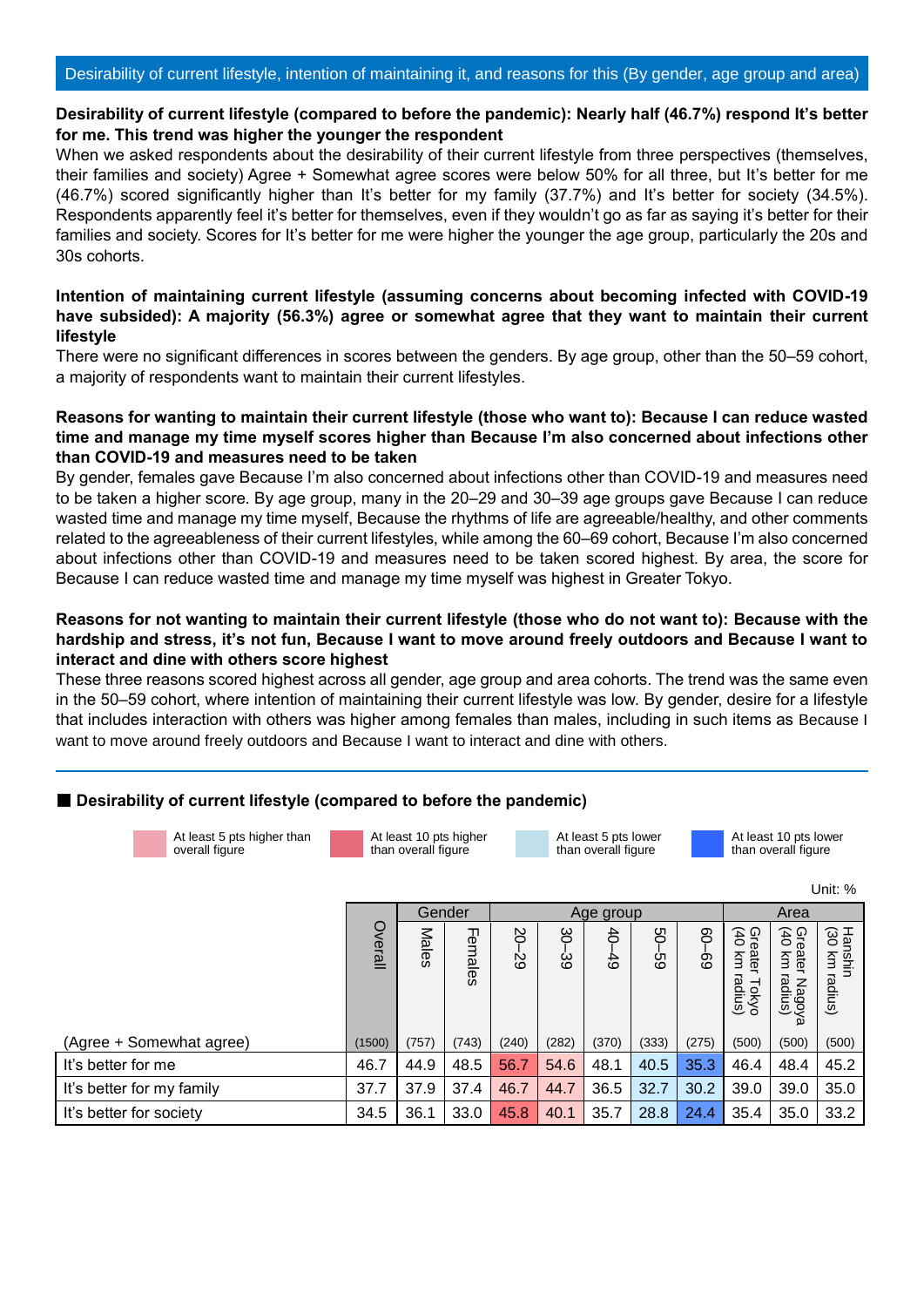## ■ Intention of maintaining current lifestyle (assuming concerns about becoming infected with COVID-19 **have subsided) and reason for this**

| At least 5 pts higher than<br>overall figure                                                                           |                | At least 10 pts higher<br>than overall figure |         |       |       | At least 5 pts lower<br>than overall figure |       |           |                                 | At least 10 pts lower<br>than overall figure | Unit: %                   |
|------------------------------------------------------------------------------------------------------------------------|----------------|-----------------------------------------------|---------|-------|-------|---------------------------------------------|-------|-----------|---------------------------------|----------------------------------------------|---------------------------|
|                                                                                                                        |                |                                               | Gender  |       |       | Age group                                   |       |           |                                 | Area                                         |                           |
| Intention of maintaining current lifestyle                                                                             | <b>Overall</b> | Males                                         | Females | SC-02 | 30-39 | $40 - 49$                                   | 69-09 | $69 - 09$ | Greater Tokyo<br>(40 km radius) | (40 km radius)<br>Greater<br>Nagoya          | Hanshin<br>(30 km radius) |
|                                                                                                                        | (1500)         | (757)                                         | (743)   | (240) | (282) | (370)                                       | (333) | (275)     | (500)                           | (500)                                        | (500)                     |
| Want to<br>(Agree + Somewhat agree)                                                                                    | 56.3           | 54.2                                          | 58.5    | 56.3  | 58.9  | 61.1                                        | 48.6  | 56.7      | 57.4                            | 57.6                                         | 54.0                      |
| Do not want to                                                                                                         | 43.7           | 45.8                                          | 41.5    | 43.8  | 41.1  | 38.9                                        | 51.4  | 43.3      | 42.6                            | 42.4                                         | 46.0                      |
| (Disagree + Somewhat disagree)                                                                                         |                |                                               |         |       |       |                                             |       |           |                                 |                                              |                           |
|                                                                                                                        |                |                                               |         |       |       |                                             |       |           |                                 |                                              | Unit: %                   |
| Reason for wanting to maintain current                                                                                 |                |                                               | Gender  |       |       | Age group                                   |       |           |                                 | Area                                         |                           |
| lifestyle<br>(Those who want to; tabulation of free<br>responses)                                                      | Overall        | Males                                         | Females | 20-29 | 30-39 | $60 - 49$                                   | 69-09 | $69 - 09$ | Greater Tokyo                   | (40 km radius)<br>Greater<br>Nagoya          | Hanshin<br>(30 km radius) |
|                                                                                                                        | (845)          | (410)                                         | (435)   | (135) | (166) | (226)                                       | (162) | (156)     | (287)                           | (288)                                        | (270)                     |
| Because I can reduce wasted time and<br>manage my time myself                                                          | 30.7           | 29.0                                          | 32.2    | 40.7  | 41.0  | 27.0                                        | 27.8  | 19.2      | 40.4                            | 26.7                                         | 24.4                      |
| Because I'm also concerned about<br>infections other than COVID-19 and<br>measures need to be taken                    | 24.5           | 15.4                                          | 33.1    | 18.5  | 22.3  | 26.1                                        | 22.8  | 31.4      | 20.2                            | 25.7                                         | 27.8                      |
| Because the rhythms of life are<br>agreeable/healthy                                                                   | 12.2           | 12.0                                          | 12.4    | 18.5  | 13.3  | 11.5                                        | 8.6   | 10.3      | 12.9                            | 11.1                                         | 12.6                      |
| Because my life has not changed or been<br>encumbered since before the pandemic                                        | 12.1           | 14.9                                          | 9.4     | 3.0   | 10.8  | 15.9                                        | 14.8  | 12.8      | 10.1                            | 12.8                                         | 13.3                      |
| Because it can maintain a highly hygienic<br>environment                                                               | 11.2           | 7.1                                           | 15.2    | 11.1  | 11.4  | 11.9                                        | 11.1  | 10.3      | 10.1                            | 13.9                                         | 9.6                       |
| Because I'm used to my current lifestyle                                                                               | 2.2            | 2.4                                           | 2.1     | 3.0   | 2.4   | 1.3                                         | 1.2   | 3.8       | 2.4                             | 2.4                                          | 1.9                       |
|                                                                                                                        |                |                                               |         |       |       |                                             |       |           |                                 |                                              | Unit: %                   |
|                                                                                                                        |                |                                               | Gender  |       |       | Age group                                   |       |           |                                 | Area                                         |                           |
| Reason for not wanting to maintain<br>current lifestyle<br>(Those who do not want to; tabulation<br>of free responses) | Overall        | <b>Males</b>                                  | Females | 20-29 | 30-39 | $6 + 0 + 6$                                 | 69-09 | $69 - 09$ | Greater Tokyo<br>(40 km radius) | Greater Nagoya<br>(40 km radius)             | Hanshin<br>(30 km radius) |
|                                                                                                                        | (655)          | (347)                                         | (308)   | (105) | (116) | (144)                                       | (171) | (119)     | (213)                           | (212)                                        | (230)                     |
| Because with the hardship and stress, it's<br>not fun                                                                  | 35.4           | 38.3                                          | 32.1    | 35.2  | 30.2  | 38.2                                        | 39.8  | 31.1      | 35.7                            | 34.4                                         | 36.1                      |
| Because I want to move around freely<br>outdoors                                                                       | 32.8           | 23.6                                          | 43.2    | 28.6  | 39.7  | 30.6                                        | 29.2  | 37.8      | 35.2                            | 32.1                                         | 31.3                      |
| Because I want to interact and dine with<br>others                                                                     | 14.2           | 8.4                                           | 20.8    | 12.4  | 15.5  | 13.2                                        | 13.5  | 16.8      | 18.3                            | 12.3                                         | 12.2                      |
| Because I'm concerned about infections and<br>measures need to be taken                                                | 4.0            | 1.2                                           | 7.1     | 7.6   | 1.7   | 2.8                                         | 4.1   | 4.2       | 3.8                             | 4.2                                          | 3.9                       |
| Because my life has not changed or been<br>encumbered since before the pandemic                                        | 2.1            | 1.7                                           | 2.6     | 1.0   | 1.7   | 3.5                                         | 2.3   | 1.7       | 1.4                             | 1.9                                          | 3.0                       |

While values have been calculated to two decimal places in the survey, figures have been rounded to the nearest tenth in this article. Any discrepancies in the overall figures are due to rounding.

Because I can't maintain this lifestyle | 2.0 | 1.2 | 2.9 | 1.0 | 1.7 | 2.1 | 2.3 | 2.5 | 1.9 | 3.3 | 0.9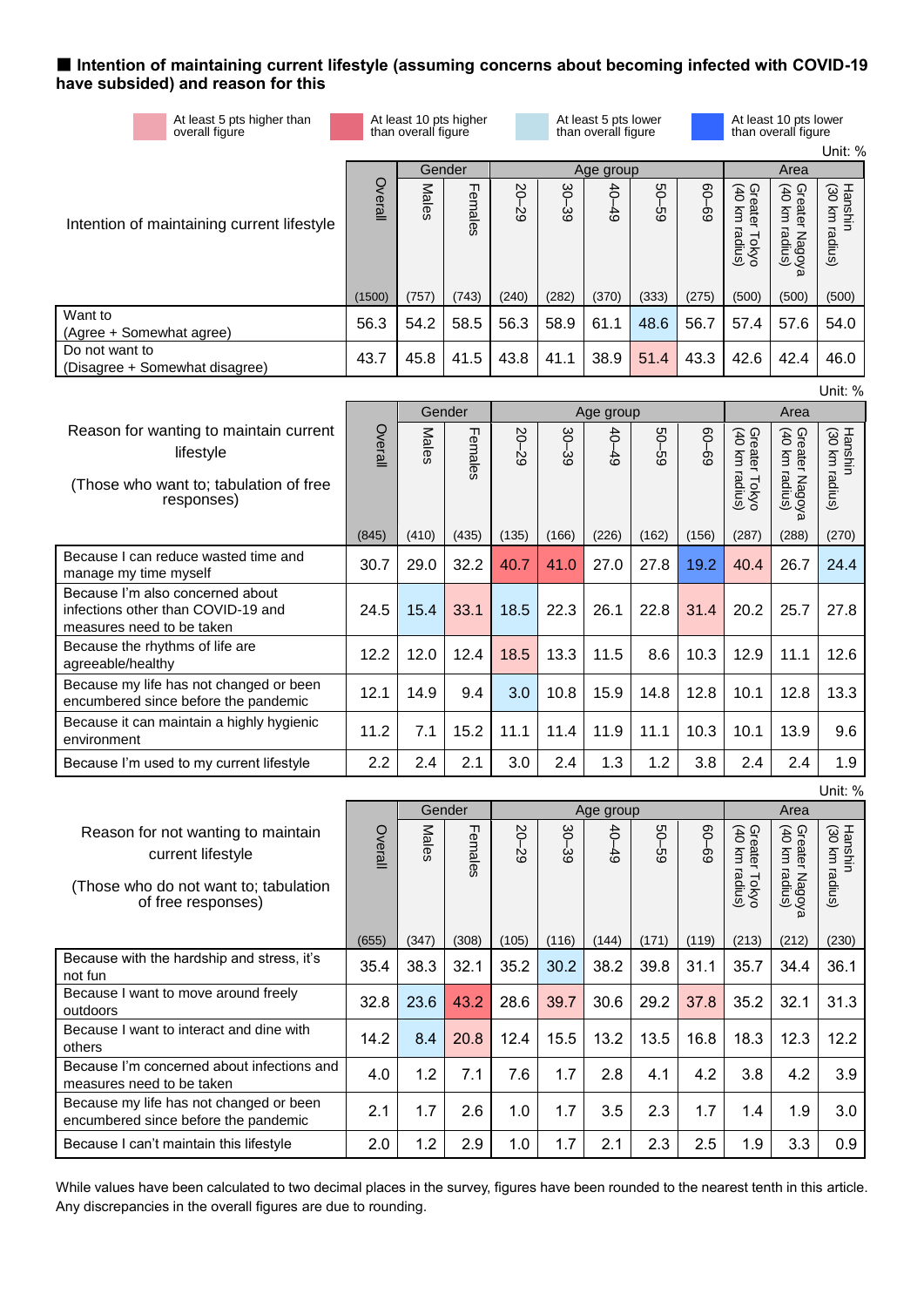#### **More realizations among females: The value of face-to-face interactions, desire to use free time to improve themselves, among many others**

By gender, scores were higher for females in 13 of 17 items. There were large differences in scores for males and females in I now value time spent face-to-face with others (males: 48.5%; females: 65.8%, a difference of 17.3 points) and I now want to spend my spare time on self-development (males: 50.1%; females: 63.3%, a difference of 13.2 points), among others. Scores were higher for males in I spend less time getting to work/school, etc. and have more free time (males: 33.7%; females: 30.4%, a difference of 3.3 points), among other items.

#### **More realizations in the younger cohorts: Increased convenience from doing things online, more free time. Also, the fun of time at home**

By age group, scores were generally higher for the younger 20–29 and 30–39 cohorts and lower for the older 50– 59 and 60–69 age groups. Compared to the overall figures, scores for the 20s cohort were particularly high in I spend less time getting to work/school, etc. and have more free time (overall: 32.1%; 20–29: 47.9%, a difference of 15.8 points), Having worked from home/experienced online learning, I feel you don't necessarily have to go in to work/school (overall: 38.7%; 20–29: 53.8%, a difference of 15.1 points), I can do more things online, like shopping and seeing a doctor, so it's more convenient now (overall: 48.1%; 20–29: 62.9%, a difference of 14.8 points), and I now enjoy spending time at home (overall: 52.6%; 20–29: 67.1%, a difference of 14.5 points).

It appears that for the 20–29 age group, the last year has been a time when they enjoyed time at home due to increased convenience thanks to online services and a strong sense of having more time.

| At least 5 pts higher than<br>At least 10 pts higher<br>than overall figure<br>overall figure                          |                |              | At least 5 pts lower<br>than overall figure |       |       |           | At least 10 pts lower<br>than overall figure |           |
|------------------------------------------------------------------------------------------------------------------------|----------------|--------------|---------------------------------------------|-------|-------|-----------|----------------------------------------------|-----------|
|                                                                                                                        |                |              |                                             |       |       |           |                                              | Unit: %   |
|                                                                                                                        |                |              | Gender                                      |       |       | Age group |                                              |           |
|                                                                                                                        | <b>Overall</b> | <b>Males</b> | Females                                     | 20-29 | 30-39 | 40-49     | 69-09                                        | $69 - 09$ |
| (Agree + Somewhat agree)                                                                                               | (1500)         | (757)        | (743)                                       | (240) | (282) | (370)     | (333)                                        | (275)     |
| Society's and my awareness of hygiene has increased and I<br>don't catch colds, etc. as easily                         | 66.1           | 60.6         | 71.7                                        | 65.4  | 70.9  | 64.3      | 64.0                                         | 66.9      |
| I now enjoy spending time with my family more                                                                          | 57.9           | 54.6         | 61.2                                        | 60.8  | 66.0  | 57.8      | 52.3                                         | 53.8      |
| I now value time spent face-to-face with others                                                                        | 57.1           | 48.5         | 65.8                                        | 64.6  | 62.1  | 54.6      | 51.7                                         | 55.3      |
| It's been an opportunity to examine what truly matters to me                                                           | 57.1           | 51.7         | 62.6                                        | 64.2  | 65.6  | 54.9      | 50.5                                         | 53.1      |
| I now want to spend my spare time on self-development                                                                  | 56.6           | 50.1         | 63.3                                        | 65.0  | 58.9  | 55.9      | 51.7                                         | 53.8      |
| I'm now careful about my family's feelings                                                                             | 54.5           | 51.1         | 58.0                                        | 52.1  | 58.9  | 57.3      | 51.1                                         | 52.7      |
| I feel less stress from my relationships with others                                                                   | 54.2           | 47.7         | 60.8                                        | 65.8  | 51.8  | 57.3      | 48.0                                         | 49.8      |
| I now enjoy spending time at home more                                                                                 | 52.6           | 46.8         | 58.5                                        | 67.1  | 56.4  | 50.8      | 48.0                                         | 44.0      |
| I'm used to taking anti-infection precautions every day, and no<br>longer feel inconvenienced                          | 50.9           | 46.4         | 55.6                                        | 60.4  | 55.0  | 49.5      | 43.8                                         | 49.1      |
| I'm now aware that I can be more economical with my everyday<br>expenses                                               | 50.7           | 46.2         | 55.2                                        | 58.8  | 58.2  | 51.1      | 44.1                                         | 43.3      |
| I can do more things online, like shopping and seeing a doctor,<br>so it's more convenient now                         | 48.1           | 43.9         | 52.4                                        | 62.9  | 52.5  | 48.4      | 40.8                                         | 38.9      |
| I can live a healthier life now than before                                                                            | 47.5           | 43.7         | 51.4                                        | 53.8  | 55.3  | 43.5      | 41.4                                         | 46.9      |
| Towns, trains, etc., are less crowded and more comfortable now                                                         | 45.3           | 45.8         | 44.7                                        | 53.8  | 48.2  | 42.4      | 43.8                                         | 40.4      |
| Having worked from home/experienced online learning, I feel<br>that you don't necessarily have to go in to work/school | 38.7           | 39.4         | 38.1                                        | 53.8  | 45.4  | 41.4      | 31.8                                         | 23.6      |
| I can now participate in lectures, classes, events, etc. online,<br>unrestricted by time or place                      | 36.1           | 35.3         | 36.9                                        | 48.8  | 41.1  | 39.5      | 30.9                                         | 21.5      |
| Having worked from home, I feel you don't necessarily have to<br>live in the city                                      | 33.0           | 33.9         | 32.0                                        | 46.7  | 39.4  | 33.5      | 24.6                                         | 24.0      |
| I spend less time getting to work/school, etc. and have more<br>free time                                              | 32.1           | 33.7         | 30.4                                        | 47.9  | 36.2  | 28.9      | 27.6                                         | 23.6      |

While values have been calculated to two decimal places in the survey, figures have been rounded to the nearest tenth in this article. Any discrepancies in the overall figures are due to rounding.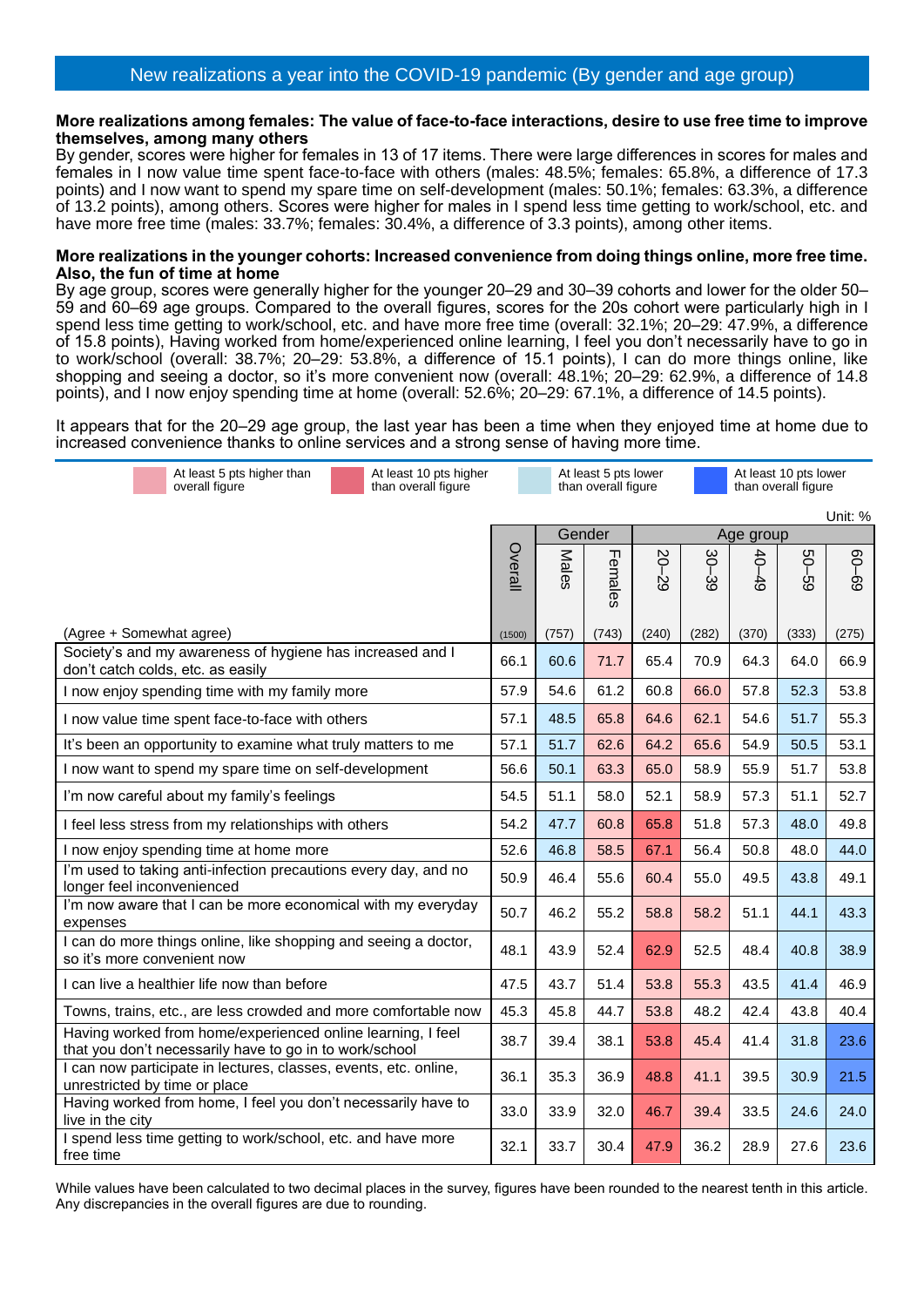#### **■ Question items (question text)**

# **New realizations a year into the COVID-19 pandemic**

About a year has passed since the start of the COVID-19 pandemic. What realizations or rediscoveries have you made while living through the pandemic? For each of the following select the response that applies to you. (Single response: Agree, Somewhat agree, Somewhat disagree, Disagree/Not applicable)

#### **Desirability of current lifestyle (compared to before the pandemic)**

Some people have said that their current lifestyles are more desirable (easier) than their lifestyles before the outbreak of COVID-19. What is your opinion? For each of It's better for me, It's better for my family, It's better for society, select the response that applies to you. (Single response: Agree, Somewhat agree, Somewhat disagree, Disagree)

#### **Intention of maintaining current lifestyle (assuming concerns about becoming infected with COVID-19 have subsided)**

Will you maintain your current lifestyle in the future even if concerns about becoming infected with COVID-19 have subsided? Select the response that applies to you. (Single response: Agree, Somewhat agree, Somewhat disagree, Disagree)

Also give the reason you feel this way. (Free response)

| Territories: | (1) Greater Tokyo (40 km radius) (Tokyo, Kanagawa, Chiba, Saitama, Ibaraki Prefectures) |  |  |  |  |
|--------------|-----------------------------------------------------------------------------------------|--|--|--|--|
|              | (2) Greater Nagoya (40 km radius) (Aichi, Mie, Gifu Prefectures)                        |  |  |  |  |
|              | (3) Hanshin (30 km radius) (Osaka, Kyoto, Hyogo, Nara Prefectures)                      |  |  |  |  |
| Respondents: | Males and females aged 20–69                                                            |  |  |  |  |
|              |                                                                                         |  |  |  |  |

Target allocations: 500 respondents per territory, allocated based on the population demographics (gender/age group) of the territory

Sample sizes: 1,500 per survey

|              |           |           |           |           |           | (People) |
|--------------|-----------|-----------|-----------|-----------|-----------|----------|
|              | $20 - 29$ | $30 - 39$ | $40 - 49$ | $50 - 59$ | $60 - 69$ | Total    |
| <b>Males</b> | 122       | 143       | 187       | 169       | 136       | 757      |
| Females      | 118       | 139       | 183       | 164       | 139       | 743      |
| Total        | 240       | 282       | 370       | 333       | 275       | 1,500    |

| Survey method:     | Internet survey                       |
|--------------------|---------------------------------------|
| Survey period:     | April 1 (Thu)-5 (Mon), 2021           |
| Planning/Analysis: | Hakuhodo Institute of Life and Living |
| Conducted by:      | H. M. Marketing Research, Inc.        |

Reference: Major developments in society from April 2020 until immediately prior to this survey

| 2020       |                                                                                                |
|------------|------------------------------------------------------------------------------------------------|
| April:     | State of emergency announced for seven prefectures (until May 6)                               |
|            | State of emergency expanded nationwide                                                         |
| May:       | State of emergency lifted in 39 prefectures                                                    |
|            | State of emergency lifted in Osaka, Hyogo and Kyoto Prefectures                                |
|            | State of emergency lifted in all 47 prefectures, including Tokyo, Kanagawa, Chiba, Saitama and |
|            | Hokkaido                                                                                       |
| June:      | Tokyo Alert system for signaling warning information commences operation                       |
| September: | Bookings for the Go To Travel campaign commence in Tokyo                                       |
| October:   | Bookings for the Go To Eat campaign commence                                                   |
| November:  | The Prime Minister announces temporary suspension of the Go To Travel campaign                 |
|            | (Bookings for areas where the coronavirus was surging)                                         |
|            | Suspension of the Go To Eat campaign in 10 prefectures, including Tokyo and Osaka Prefecture   |
| December:  | Suspension of the Go To Travel campaign in Tokyo                                               |
|            | Suspension of the Go To Travel campaign nationwide                                             |